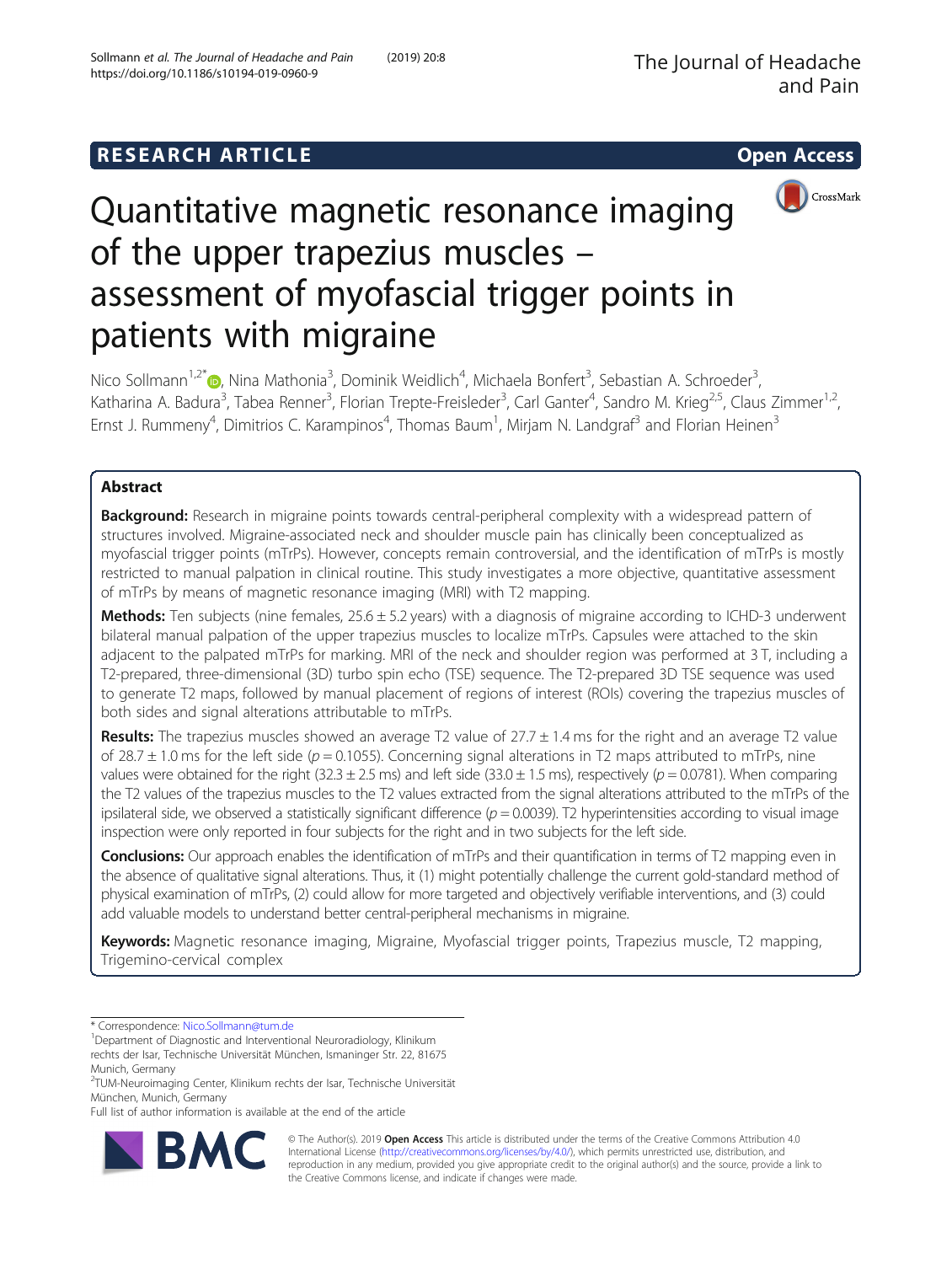# Background

Migraine belongs to the primary headaches, representing the sixth most disabling disorder worldwide, with number-1-status in the age group between 15 to 49 years of age, and affecting about 16% of the European population  $[1, 2]$  $[1, 2]$  $[1, 2]$  $[1, 2]$ . To date, much attention has been paid to central mechanisms of migraine, including, but not limiting research to the activation of the trigemino-vascular system [\[3](#page-7-0), [4](#page-7-0)]. However, it becomes more and more evident that headache may be linked to nociceptive inputs from peripheral structures that can converge upon the same bipolar neurons, with pain from the pericranial head or the neck and shoulder region being referred to the brainstem and meninges and being experienced as headache [\[5](#page-7-0)–[8\]](#page-7-0). Thus, research on the development and maintenance of primary headache increasingly points towards a widespread pattern including structures also beyond the central nervous system, with neck and shoulder muscle pain, clinically often represented by the presence of myofascial trigger points (mTrPs), getting in the focus [\[5](#page-7-0), [6](#page-7-0), [9](#page-7-0), [10](#page-7-0)].

Such mTrPs are regarded as hyperirritable spots associated with a taut band of skeletal muscle, reacting painful on compression or stretch, and leading to typical referred pain patterns [\[5](#page-7-0)–[8\]](#page-7-0). Indeed, muscular pain in the neck and shoulder area has shown to be particularly common in subjects suffering from migraine, with referred pain patterns from mTrPs in neck and shoulder muscles potentially contributing to migraine symptoms [[8,](#page-7-0) [10](#page-7-0)]. Studies have repeatedly demonstrated a high occurrence of mTrPs in subjects with migraine and provided evidence of associations between such points and neck mobility [[11](#page-7-0)–[15](#page-7-0)]. The link of mTrPs of the neck area to migraine is further suggested by investigations that were successful to provoke migraine attacks by manual palpation delivered specifically to these points [[12,](#page-7-0) [16\]](#page-7-0). However, despite the interest in mTrPs, reliable detection and characterization by means of verifiable imaging lacks behind. Accordingly, the current gold standard for detection of mTrPs is still represented by manual palpation of muscles, thus being basically unchanged since decades [[17,](#page-7-0) [18](#page-7-0)]. The approach of such physical examination is questioned with respect to reproducibility and reliability though, with examiners potentially showing considerable disagreement during the diagnosis of mTrPs [\[19,](#page-7-0) [20\]](#page-7-0). Hence, manual palpation is limited due to missing objective verifications, making controlled studies difficult or even impossible.

Efforts have been undertaken to come up with more reliable methods for the identification of mTrPs, including infrared thermography (IT), needle electromyography (EMG), ultrasound (US) including elastography, and also magnetic resonance imaging (MRI) [[21](#page-7-0)–[30](#page-8-0)]. Studies using IT have shown to not agree on skin temperature patterns in the presence of mTrPs [\[31\]](#page-8-0); furthermore, the technique seems not widely available. EMG and US have shown more promising results, but needle EMG is invasive and does not directly visualize mTrPs whilst US has demonstrated inconclusive results and commonly provides mere qualitative, descriptive data in the sense that mTrPs might be registered as hypoechoic regions during US examinations [\[23](#page-8-0)–[26](#page-8-0), [29](#page-8-0), [30\]](#page-8-0). To date, MRI has only been applied in few studies for the purpose of identifying mTrPs, with the focus on qualitative image assessments and evidence being limited due to poor agreement between physicians and raters [[21](#page-7-0), [22](#page-8-0)]. However, MRI is characterized by superior soft tissue contrast and principally allows for discrimination of even small soft tissue changes when applied with high resolution, thus suggesting high potential for the evaluation of mTrPs in general. Furthermore, there are now MRI-based techniques at hand that enable sensitive quantitative, thus more objective assessments of the body's musculature even in geometrically complex areas such as the trapezius muscles [[32](#page-8-0)].

Given this background, the present study applies high-resolution, quantitative MRI by means of T2 mapping for the identification of mTrPs in subjects with migraine. Specifically, we aim to assess whether there are quantitatively assessable signal alterations in the muscle area of clinically detectable mTrPs, which are not registered by the eye of a radiologist during mere qualitative image interpretation.

# Methods

# Ethics

The study was approved by our local ethics committee (registration numbers: 154–12 & 5679/13) and conducted in accordance with the Declaration of Helsinki. Written informed consent was obtained from all participants.

# Participants and design

Ten subjects with clinically confirmed migraine were enrolled. These subjects represent a subsample derived from another study that included assessments of mTrPs, with all included subjects having a confirmed history of uni- or bilateral mTrPs within the upper trapezius muscles. Subjects were recruited via an official advertisement on the websites of the two Munich universities, which included a short description of the study's setup and goals.

All subjects first underwent physical examination of the trapezius muscles bilaterally to identify and localize mTrPs, followed by high-resolution MRI during the same appointment. The subjects were instructed to present totally recovered to the study appointment (no physical activity, no passive or active physiotherapy or yoga on the same or previous three days). The inclusion criteria for this study were 1) written informed consent, 2)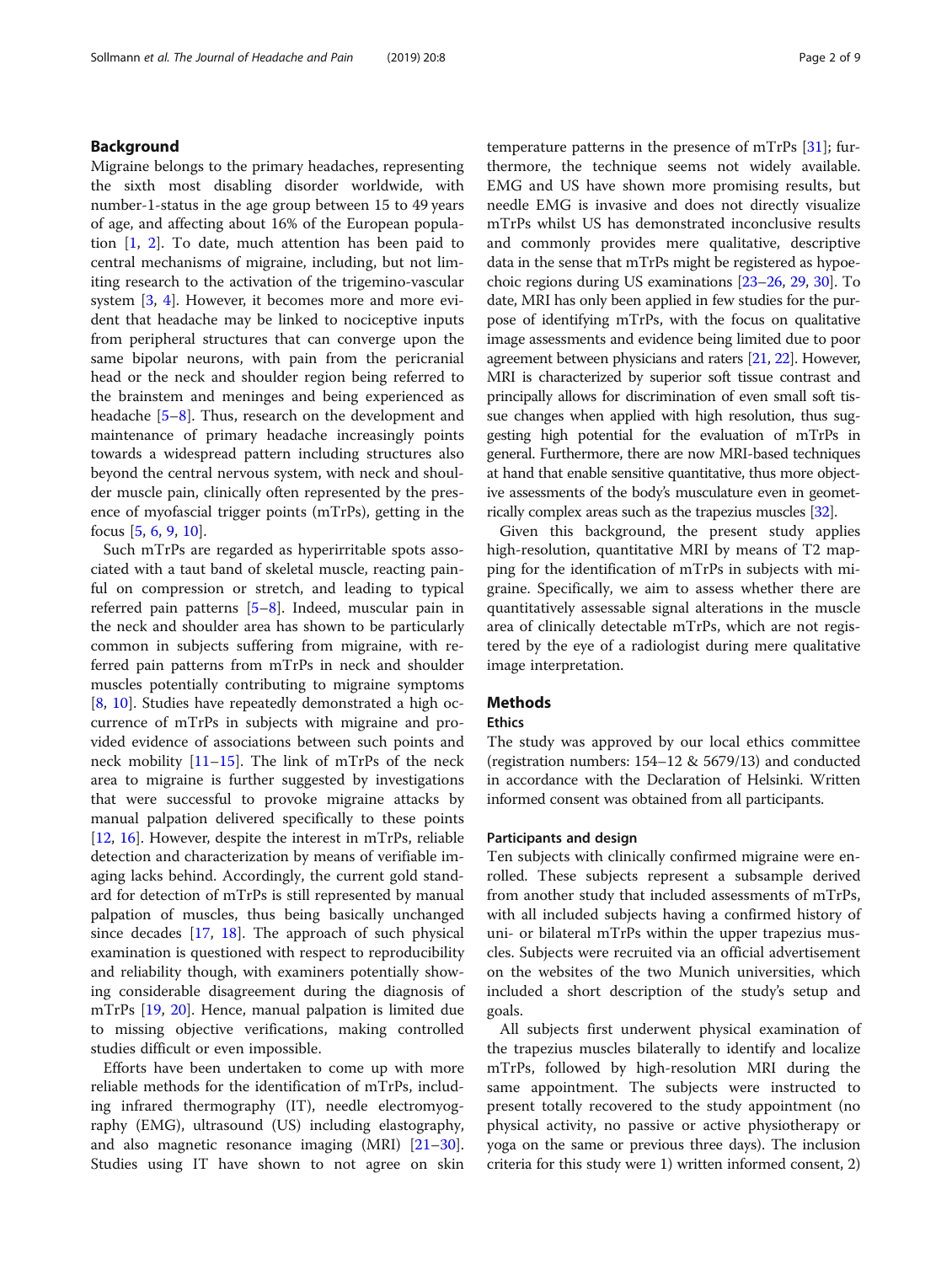age above 18 years, 3) diagnosis of migraine (according to ICHD-3), and 4) reported mTrPs within the upper trapezius muscles. Exclusion criteria were 1) any history of neurological disorders (except for migraine), 2) pregnancy, and 3) general contraindications for MRI (e.g., cochlear implants). After the appointment including physical examination and high-resolution MRI, no follow-up examinations were performed in the context of the present study.

# Physical examination

A certified physiotherapist performed bilateral manual palpation of the upper trapezius muscles with the aim to localize one active mTrP per side. During physical examination, (1) a tender spot within a palpable taut band of muscle fibers had to be palpable, (2) the palpation of the identified structure had to lead to referred cranial pain in typical location for the individual subject, and (3) palpation of the identified structure had to result in a spontaneous defensive movement of the subject (jump sign) to qualify as an active mTrP  $[6, 21, 33, 34]$  $[6, 21, 33, 34]$  $[6, 21, 33, 34]$  $[6, 21, 33, 34]$  $[6, 21, 33, 34]$  $[6, 21, 33, 34]$  $[6, 21, 33, 34]$  $[6, 21, 33, 34]$  $[6, 21, 33, 34]$ . Two nitroglycerin capsules were attached to the skin adjacent to an identified active mTrP, with each mTrP being localized in the theoretical connecting line between the respective capsules.

In case of the presence of more than one active mTrP within the upper trapezius muscle per side, the point with the highest intensity of referred cranial pain in typical location was chosen. In case that the physiotherapist only identified an unilateral active mTrP, two capsules where placed contralaterally at a pressure-dolerant point, with this point strictly not fulfilling the criteria of an active mTrP.

#### Magnetic resonance imaging

Imaging was performed in supine position using a 3 T whole-body MRI scanner (Ingenia Elition, Philips Healthcare, Best, The Netherlands) in combination with a 16-channel anterior coil, a 12-channel posterior coil, and a 16-channel head coil. The interval between physical examination and MRI was 45 to 60 min on average. Two sequences were acquired after initial survey scanning:

- T2-weighted DIXON turbo spin echo (TSE) sequence: repetition time (TR) / echo time (TE) = 7000 / 100 ms, field of view (FOV) =  $474 \times 200 \times 84$  mm<sup>3</sup>, acquisition voxel =  $1.8 \times 1.8 \times 1.8$  mm<sup>3</sup>, reconstruction voxel =  $0.9 \times 0.9 \times 1.8 \text{ mm}^3$ , scan time = 5 min 50 s.
- T2-prepared, three-dimensional (3D) TSE sequence [[32](#page-8-0)]: TR / TE = 1500 / 15 ms, FOV =  $480 \times 200 \times$ 84 mm<sup>3</sup>, acquisition voxel =  $2.5 \times 2.5 \times 3.0$  mm<sup>3</sup>, reconstruction voxel =  $1.7 \times 1.7 \times 3.0$  mm<sup>3</sup>, echo train length = 55, echo spacing = 2.2 ms, parallel imaging with reduction factor  $R = 2 \times 1.35$  (RL  $\times$ FH), no partial Fourier, fat suppression using spectral inversion recovery, scan time = 7 min 17 s.

T2 preparation duration of 15-30-45 ms. The flip angle train was determined according to the vendor's routines for 3D TSE flip angle calculation, leading to a constant signal over the entire shot for the relaxation properties of skeletal muscle [\[32](#page-8-0)].

# Generation of T2 maps and evaluation of imaging data

To generate T2 maps out of the T2-prepared, 3D TSE sequence, a voxel-by-voxel approach with a combination of variable projection and golden section search was applied [[32,](#page-8-0) [35](#page-8-0), [36\]](#page-8-0). The T2 maps and the T2-weighted DIXON TSE sequence of each subject were uploaded to Horos software together (version 1.1.7; [https://](https://www.horosproject.org) [www.horosproject.org](https://www.horosproject.org)), followed by co-registration of the sequences and color coding of the T2 maps (Fig. [1](#page-3-0)).

In all subjects, the investigator first identified the attached nitroglycerin capsules and re-angulated the images to be able to visualize the capsules in-plane using multi-planar reconstruction (MPR; Fig. [1\)](#page-3-0). This was done using the T2-weighted DIXON TSE sequence, with the investigator being strictly blinded to the results of physical examination regarding the presence of a mTrP or only pressure-dolerant point at the area of the tags. To extract T2 values (in ms), manual placement of regions of interests (ROIs) was then performed using the co-registered and color-coded T2 maps. The axial slice in MPR mode at the level of the capsules was used to carefully draw a polygonal ROI covering the trapezius muscle of each side, respectively (Fig. [1\)](#page-3-0). A margin of approximately 5 mm to the outer contour of the trapezius muscles was considered during ROI placements to avoid the accidental inclusion of muscular fascia or intermuscular fat (Fig. [1](#page-3-0)). Then, one further ROI was drawn in the color-coded T2 maps on the theoretical connecting line between the capsules per side only in case that the investigator identified a circumscribed signal alteration, being attributable to a mTrP (Fig. [1\)](#page-3-0). The adjacent slices were carefully checked in the color-coded T2 maps and the T2-weighted DIXON TSE sequence, providing better anatomical resolution, to exclude unwilling inclusion of signal alterations due to vessel structures. In case that no signal alteration attributable to a mTrP was observed, no further ROIs were drawn after definition of the ROIs delineating the trapezius muscles.

Furthermore, the color-coded T2 maps were re-angulated to visualize the entire upper trapezius muscle horizontally and in-plane when considering axial slices using MPR, with the supposed mTrP being centered. This was followed by linear measurement of the length of the muscle from the origin to the insertion, which was achieved separately for both sides. An additional linear measurement was performed for each side between the muscle insertion and the signal alterations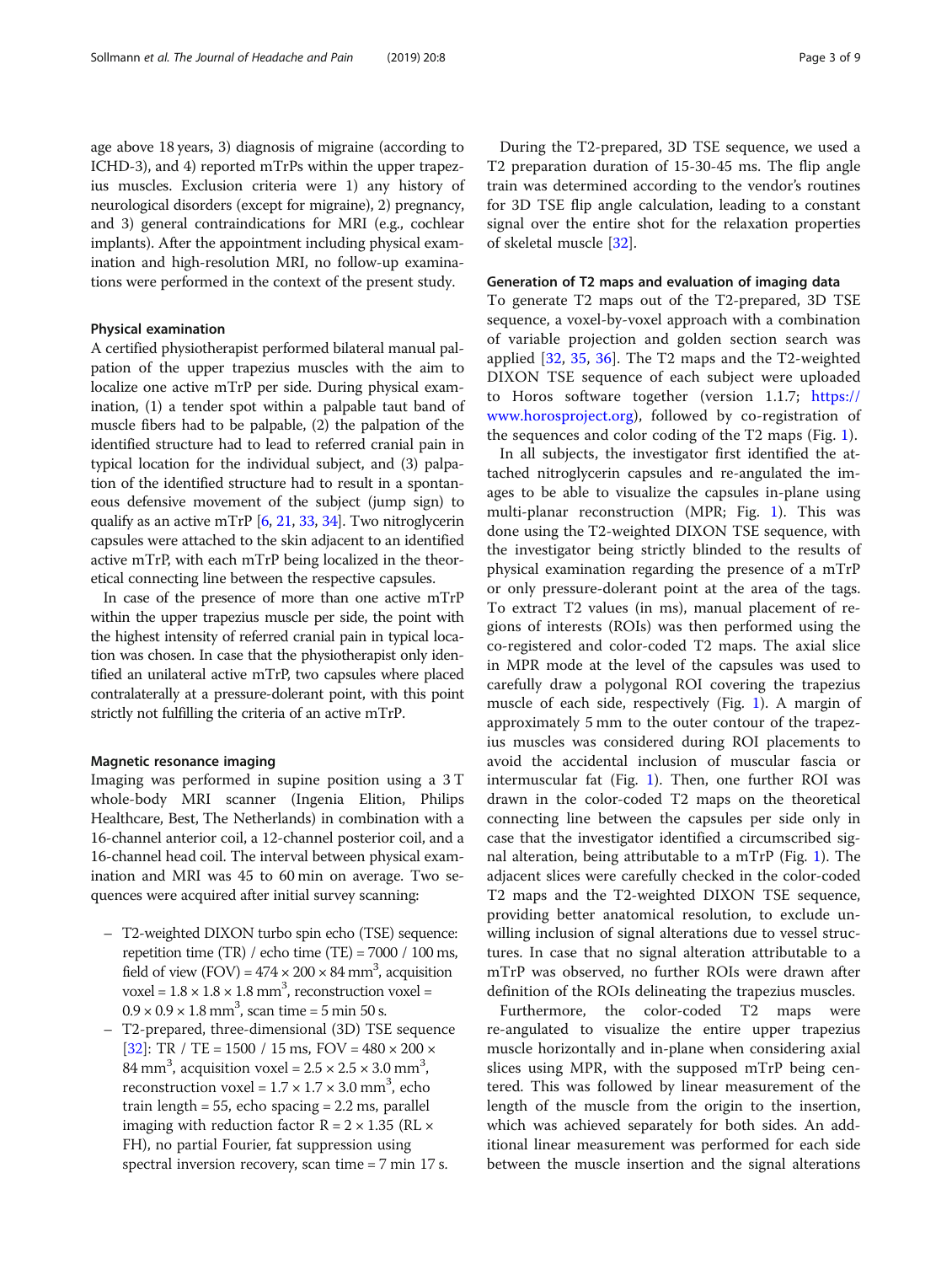<span id="page-3-0"></span>

being attributed to mTrPs, if any. Moreover, the T2-weighted DIXON TSE sequence was qualitatively evaluated to detect any T2 hyperintensities at the area where a signal alteration attributed to a mTrP was identified in the color-coded T2 maps (Fig. 1). This was achieved by careful visual image inspection by the same investigator.

# Statistical analyses

All statistical data analyses and generation of graphs were performed using GraphPad Prism (version 6.0, GraphPad Software Inc., La Jolla, CA, USA). A p-value < 0.05 was defined as statistically significant (two-sided).

Descriptive statistics including mean, standard deviation (SD), median, minimum, and maximum values or absolute and relative frequencies were calculated. Regarding the T2 values and length measurements, we separately analyzed the values derived from the left and right side. Shapiro-Wilk normality test indicated nonnormally data distribution for the obtained T2 values. We performed Wilcoxon matched-pairs signed rank tests between the T2 values extracted from the left and right trapezius muscles, the left and right signal alterations attributed to mTrPs, the left trapezius muscles and left-sided signal alterations attributed to mTrPs, and the right trapezius muscles and right-sided signal alterations attributed to mTrPs.

# Results

# Cohort characteristics and physical examination

We included ten right-handed subjects (nine females & one male volunteer, mean age:  $25.6 \pm 5.2$  years, range: 19.4–34.9 years), all diagnosed with migraine according

to ICHD-3, who reported on migraine since  $13.0 \pm 9.1$ years on average (range: 1.5–29.2 years). The age of the first manifestation of migraine was  $12.6 \pm 6.5$  years (range: 5.0–24.0 years), and subjects suffered from migraine on  $5.5 \pm 2.4$  days per month (range:  $3.0-10.0$  days per months) with an average pain rating for migraine attacks of  $7.2 \pm 0.7$  points (range: 6.0–8.0 points) according to a numeric pain rating scale from 0 to 10 points. None of the included subjects had any history of neurological disorders (except for migraine). Registered comorbidities of the study cohort were pollen allergy (one subject), asthma (one subject), and hypothyroidism (one subject). Nine of the included subjects regularly performed endurance sports, seven subjects further stated that they regularly participated in strength sports.

MRI was performed in an inter-ictal period in all subjects, with an interval between the last migraine attack and the study appointment of  $0.7 \pm 1.5$  months (range: 0.1–5.1 months). According to physical examination, a clear mTrP was detected in nine subjects within the right-sided trapezius muscle, whereas seven subjects showed a mTrP in the left-sided trapezius. There were no subjects without mTrPs according to manual palpation.

# Imaging of the upper trapezius muscles

Regarding T2 values of the trapezius muscles, 20 measurements were obtained (ten measurements per side), with an average T2 value of 27.7 ± 1.4 ms (range: 25.5–30.0 ms) for the right-sided and an average T2 value of  $28.7 \pm 1.0$ ms (range: 26.9–30.3 ms) for the left-sided trapezius muscles (Fig. [2](#page-4-0)). There was no statistically significant difference in these values between sides ( $p = 0.1055$ ).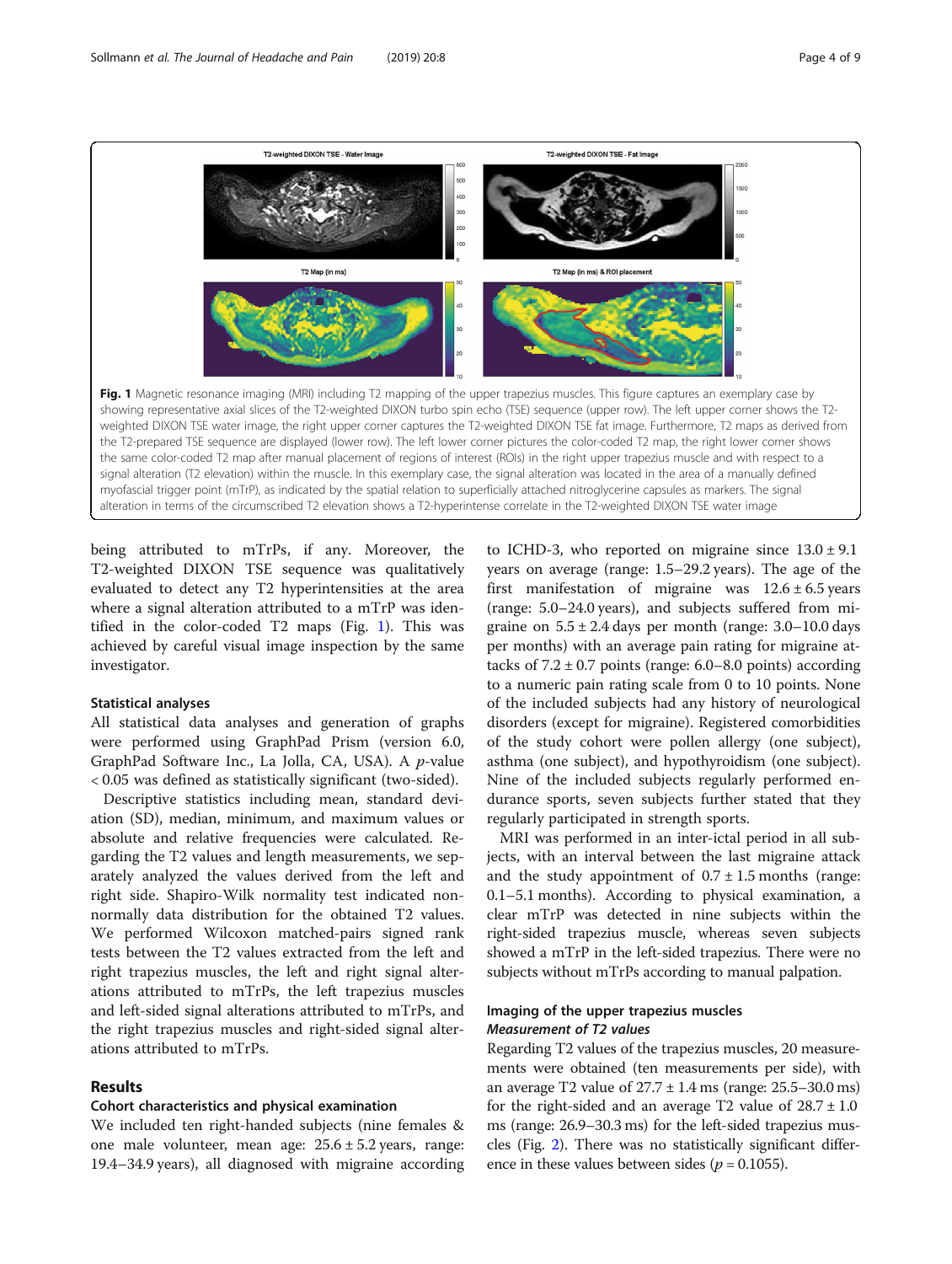<span id="page-4-0"></span>

Fig. 2 T2 values of the upper trapezius muscles and myofascial trigger points (mTrPs). The graphs show the T2 values (in ms) of each subject derived from the regions of interest (ROIs) enclosing the trapezius muscles and signal alterations attributed to mTrPs of the right and left side, respectively. Measurements in trapezius muscles were obtained in all subjects bilaterally, whereas measurements of T2 values of signal alterations attributed to mTrPs were achieved in nine subjects per side, respectively (due to missing detectable signal alterations in the remaining subjects). Horizontal lines represent the mean with the standard deviation (SD). A statistically significant difference was observed between measurements for both sides, respectively ( $p = 0.0039$ )

Concerning T2 values of the signal alterations attributed to mTrPs, nine values were obtained for the right and left side, respectively, with no detected T2 alteration in two different subjects according to evaluation of the color-coded T2 maps. The right-sided signal alterations had an average T2 value of  $32.3 \pm 2.5$  ms (range: 28.5– 37.2 ms), the left-sided signal alterations presented a mean T2 value of  $33.0 \pm 1.5$  ms (range:  $31.2 - 35.7$  ms; Fig. 2). The difference in T2 values between sides was not statistically significant ( $p = 0.0781$ ).

When comparing the T2 values of the trapezius muscles to the T2 values extracted from the signal alterations attributed to mTrPs of the ipsilateral side, we observed a statistically significant difference for both sides, respectively ( $p = 0.0039$  for the right and left side; Fig. 2). Mean T2 values of such signal alterations were higher than the respective T2 values of the trapezius muscles bilaterally in all subjects.

According to visual image inspection of the T2-weighted DIXON TSE sequence, T2 hyperintensities at the area where signal alterations attributed to mTrPs were identified in the color-coded T2 maps were reported in four subjects regarding the right side and in two subjects regarding the left side (water images; Fig. [1\)](#page-3-0). No correlates of these T2 hyperintensities on water images were found in the corresponding fat images of the T2-weighted DIXON TSE sequence (Fig. [1](#page-3-0)).

According to linear measurements between the muscle insertion and the signal alterations being attributable to mTrPs, we observed a distance of  $6.0 \pm 0.9$  cm (range: 3.6–6.8 cm) for the right and a distance of  $6.0 \pm 1.2$  cm (range:  $4.3-8.4$  cm) for the left side (Fig. [3\)](#page-5-0).

# Comparison of physical examination and T2 mapping

When taking both sides together, 15 out of the 16 mTrPs according to physical examination were detected in the color-coded T2 maps by means of corresponding signal alterations and elevated T2 values. The remaining mTrP was not detected in color-coded T2 maps. Furthermore, signal alterations on the theoretical connecting line between the capsules were registered three times without previous detection of mTrPs according to physical examination.

# **Discussion**

This study applied high-resolution MRI with T2 mapping at the level of the upper trapezius muscles for the identification and quantification of active mTrPs in subjects with migraine. When comparing T2 values derived from the trapezius muscles and T2 values of signal alterations attributed to mTrPs, we observed statistically significant differences, with elevated values of such signal alterations when compared to surrounding musculature.

Previous research has shown a high occurrence of mTrPs in subjects with migraine and has linked mTrPs to neck mobility  $[11–15]$  $[11–15]$  $[11–15]$  $[11–15]$  $[11–15]$ . Evidence of an important role of mTrPs of the neck area in the context of migraine is further provided by the finding that migraine attacks can be triggered by manually applied pressure to these points [\[12](#page-7-0), [16](#page-7-0)]. A widely accepted hypothesis regarding the underlying pathologic mechanism is the concept of the trigemino-cervical complex (TCC) [[7](#page-7-0), [18,](#page-7-0) [37\]](#page-8-0). The TCC is basically characterized by a convergence of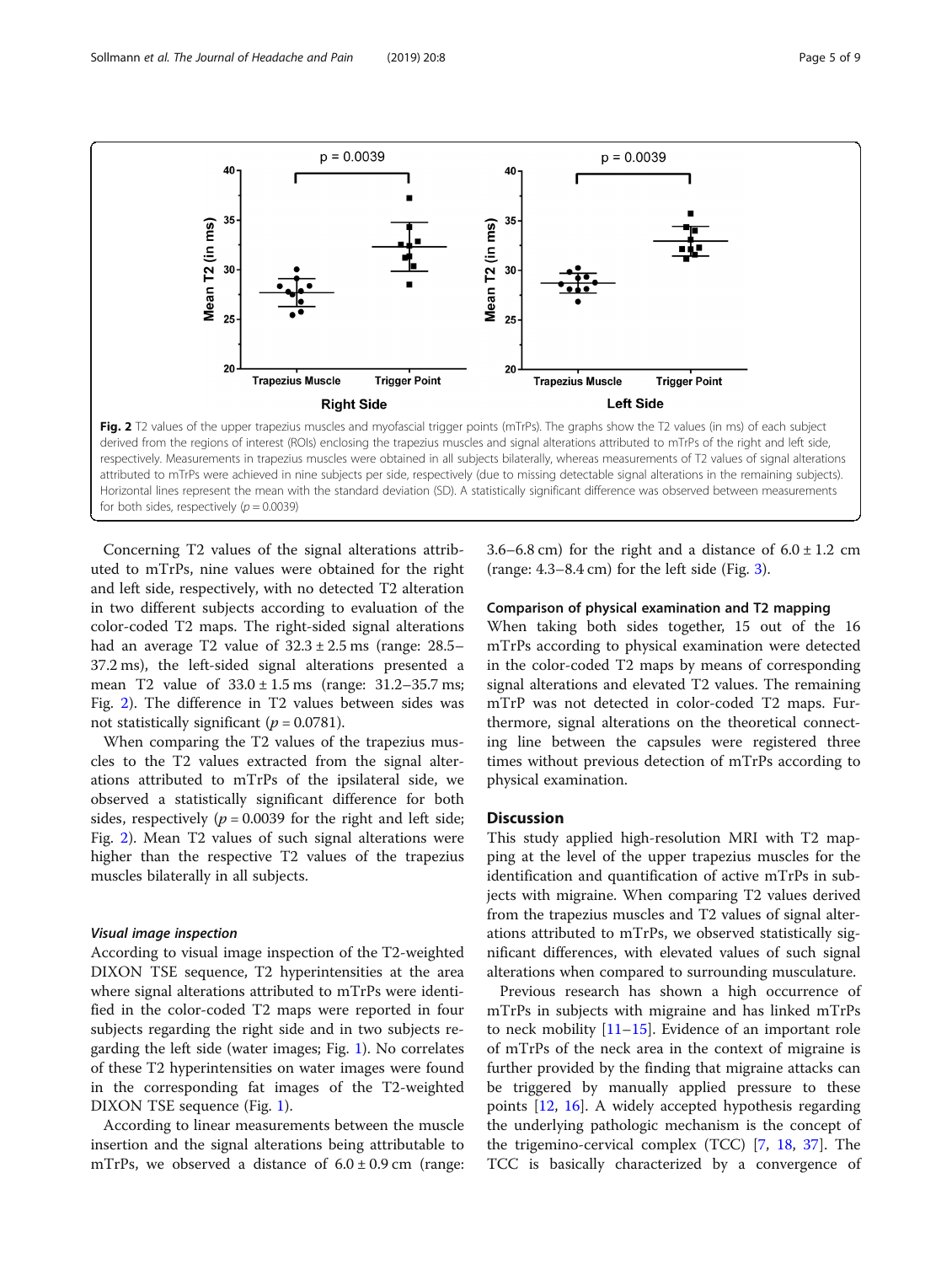<span id="page-5-0"></span>

nociceptive inputs originating from the neck and shoulder muscles (C1 to C3) and the first branch of the trigeminal nerve in the trigeminal nuclei; thus, it could represent a connecting loop between the central nervous system and peripheral structures beyond, such as the trapezius muscles and its sensory afferences. In line with this hypothesis, migraine has partially been attributed to nociceptive myofascial inputs that increased cortical neuronal excitability, with reported lower pressure pain thresholds of upper trapezius muscles in subjects with migraine when compared to controls without migraine [[38](#page-8-0), [39\]](#page-8-0). This suggests that hyperalgesia perceived in neck and shoulder muscles might indeed contribute to the development and/ or maintenance of migraine via cervical-to-trigeminal linking and vice versa, with mTrPs potentially playing a key role as morphologically identifiable correlates.

Despite mTrPs seem to be closely associated with migraine, identification and characterization of such points lacks behind. The gold standard for detection of mTrPs is represented by physical examination of muscles and has basically not changed since decades although other techniques, including in-vivo imaging, have developed in the meantime [\[17,](#page-7-0) [18](#page-7-0)]. It seems evident that mere physical examination has to be questioned with respect to reproducibility and reliability, and investigators have indeed shown considerable disagreement during the diagnosis of mTrPs [[19](#page-7-0), [20](#page-7-0)]. Efforts using other techniques than physical examination have been undertaken, providing a mixed and heterogeneous picture regarding results. IT has demonstrated disagreement concerning skin temperature patterns in the presence of mTrPs [[31\]](#page-8-0). EMG revealed that endplate noise was more common in mTrPs than in other areas, and intramuscular activity was higher at rest and during contraction at

mTrPs when compared with other sites [\[29](#page-8-0), [30\]](#page-8-0). US should principally be capable of directly visualizing potential alterations in association with mTrPs; however, results on the detectability and characterization of mTrPs are partially contradictory [[23](#page-8-0)–[26](#page-8-0)]. Nevertheless, advanced combinations of US with texture analysis or elastography were reported to successfully differentiate between mTrPs and asymptomatic muscle tissue and to distinguish the type of mTrPs, with mTrPs typically appearing as hypoechoic regions during US examinations [[23](#page-8-0), [25,](#page-8-0) [26](#page-8-0)]. Nevertheless, US has not found the way to a standardized routine procedure and remains rather experimental. Although MRI principally seems the modality of choice regarding imaging of skeletal musculature due to superior soft tissue contrast, the technique has not been in the focus of research on mTrPs, with previous studies showing poor agreement between physicians and imaging raters or being limited regarding generalizability of findings due to small series [[21](#page-7-0), [22](#page-8-0)].

High-resolution MRI-based T2 mapping, enabling quantitative and more objective assessments, has not been applied yet. The results of this first study seem promising, with the key finding of significantly elevated T2 values attributable to mTrPs and an accordance between physical examination and imaging regarding detectability in 15 out of the 16 mTrPs defined by manual palpation. Novel developments in the field of MRI make the application of T2 mapping at the level of the upper trapezius muscle possible now: conventional T2 mapping approaches were primarily based on two-dimensional, multi-slice multi-echo spin echo sequences that showed to suffer from the dependence of the T2 quantification on B1 and B0 errors  $[40, 41]$  $[40, 41]$  $[40, 41]$  $[40, 41]$ . In contrast, our T2-prepared TSE sequence offers an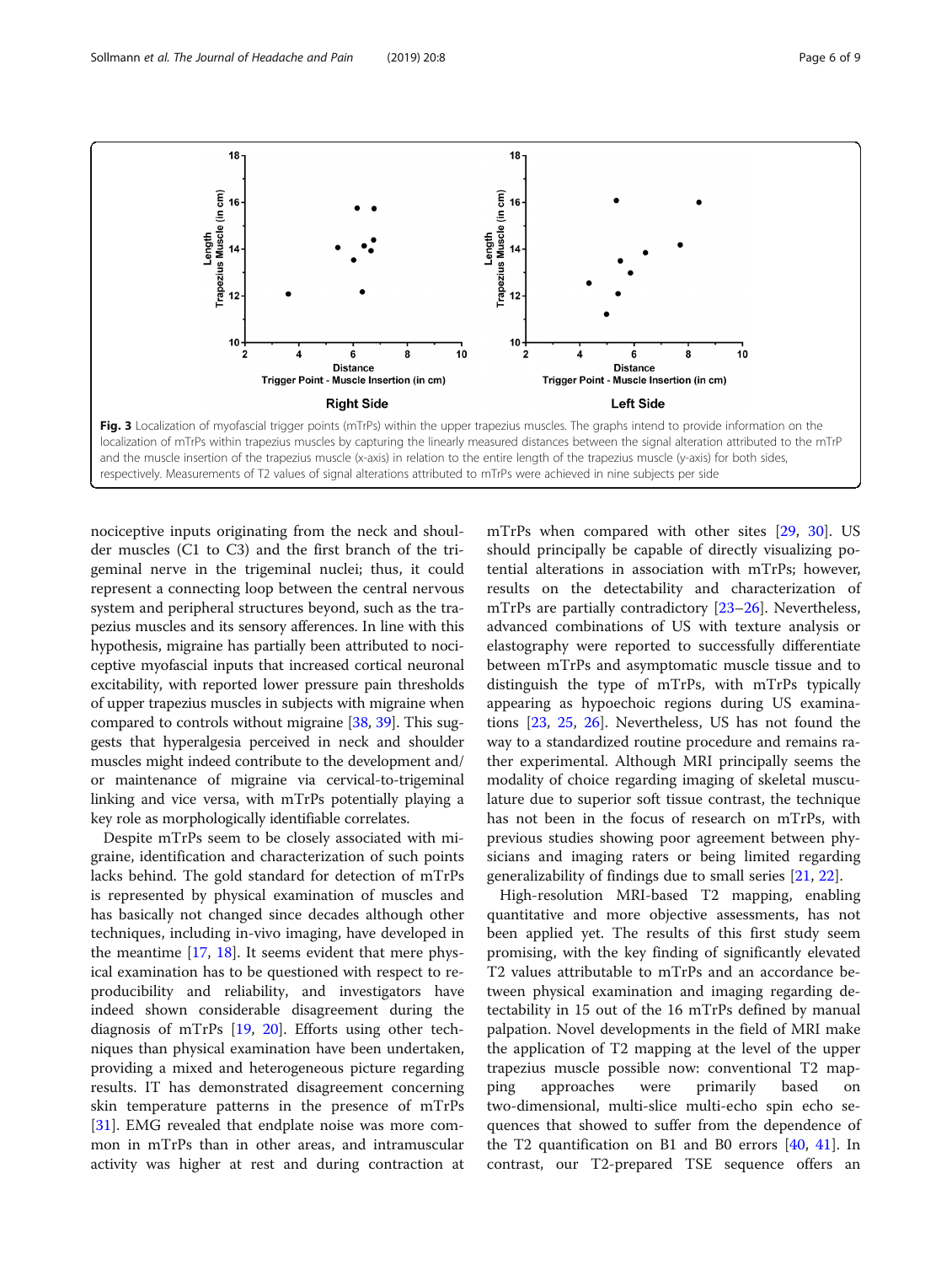accurate and fast 3D T2 quantification that has shown to be robust to both B1 and B0 errors even at a challenging region such as the neck and shoulder region where large B0 variations can occur [[32](#page-8-0)]. Superiority of the T2 mapping approach to mere structural imaging is suggested by the finding that only a minority of subjects showed T2 hyperintensities on water images derived from the T2-weighted DIXON TSE sequences according to qualitative, visual image evaluation. No clear corresponding signal alterations were observed in the fat images; thus, we can exclude fatty muscle infiltration or other fat-related structures constituting potential mTrPs. At the current stage, edematous changes might best explain the T2 hyperintensities observed; however, the distinct nature of these changes (e.g., due to chronic inflammation or other causes) yet has to be elucidated.

Our approach might already entail clinical implications. Improved and more objective identification of mTrPs within the upper trapezius muscles may help to guide interventions for the treatment of migraine by targeting these points specifically in the context of the TCC. Remarkably, different invasive and non-invasive intervention approaches were applied to target mTrPs in subjects with migraine  $[18, 42]$  $[18, 42]$  $[18, 42]$  $[18, 42]$ ; yet, guidance is mostly led by physical examinations. The currently rather limited benefit from such interventions might potentially be enhanced by more tailored applications with knowledge about the presence and exact location of mTrPs, information that can be provided by our approach. Specifically, T2 mapping might define the target region for modulation by repetitive peripheral magnetic stimulation (rPMS), which has shown to relieve pain in subjects with migraine when applied to the upper trapezius muscles [[43\]](#page-8-0). Pre- and post-interventional MRI including T2 mapping could allow correlating improved symptoms to quantitative changes within stimulated muscles and mTrPs in the context of longitudinal study designs. Later follow-up MRI with T2 mapping would further allow monitoring such potential quantitative changes over time, thus allowing to determine whether an intervention has caused longer-lasting or rather transient changes within the examined musculature. Furthermore, other conditions such as fibromyalgia, for instance, have also shown associations with mTrPs  $[44-46]$  $[44-46]$  $[44-46]$  $[44-46]$ . While this study focused on subjects with migraine, it appears obvious to evaluate our approach in such conditions as well. Thus, applicability of MRI including T2 mapping might not be restricted to the mTrPs of subjects with migraine, but could also be tested as a more objective, quantitative assessment tool in other diseases known to have close links to mTrPs.

When interpreting the results of our study some limitations have to be considered. First, the small size of the cohort and its constitution of predominantly female subjects limit generalizability of findings at the current stage. However, although only ten subjects were enrolled, we were able to analyze bilateral mTrPs in the majority of subjects, thus increasing the number of total measurements. Second, the lack of a control group consisting of non-migraineurs represents a limitation. Inclusion of such a control group might have allowed to more distinctly link signal alterations attributed to mTrPs to the condition of migraine. Third, we strictly focused on the mTrP per side that showed the highest intensity of referred cranial pain, thus not considering potential other mTrPs. It would be interesting to also extract and evaluate T2 values of these and to incorporate also latent mTrPs in future studies. Fourth, we found one mTrP derived from manual palpation that showed no correlate in color-coded T2 maps and three signal alterations on the theoretical connecting line between the markers that were not previously classified as mTrPs by means of manual palpation. In this context, physical examination to detect mTrPs represents the current gold standard, but has shown shortcomings [[19,](#page-7-0) [20\]](#page-7-0). Currently, it remains unclear whether T2 mapping is superior to manual palpation and whether physical examination or T2 mapping was correct in these cases. Fifth, it has to be acknowledged that MRI is generally more expensive than one-time physical examination, and T2 mapping is not broadly available yet. Thus, our presented approach might not be directly transferred to clinical routine in all centers dealing with subjects suffering from migraine at the current stage. Future studies including larger cohorts, consisting of both males and females and non-migraineurs as controls, are needed to confirm the results of this study and to further evaluate the potential of T2 mapping in the light of physical examination and in comparison to other point-of-care techniques, particularly US.

# **Conclusions**

This study is the first to apply quantitative MRI by means of T2 mapping for the identification of mTrPs within upper trapezius muscles in subjects with migraine. Signal alterations in color-coded T2 maps attributed to mTrPs presented with significantly elevated T2 values in comparison to the surrounding musculature bilaterally, and our approach allowed for the detection of mTrPs even in the absence of qualitatively assessed signal alterations. Our approach might challenge the current gold-standard method of physical examination to detect mTrPs, but our initial results have to be confirmed in larger cohorts and by considering also latent mTrPs. Nevertheless, our approach could already allow to verify the local effect of therapeutic approaches to the muscle (e.g., to mTrPs), enable targeted applications to the mTrPs (e.g., physiotherapy, acupuncture, rPMS, or botulinum toxin), and support studies to elucidate further the role of TCC in migraine.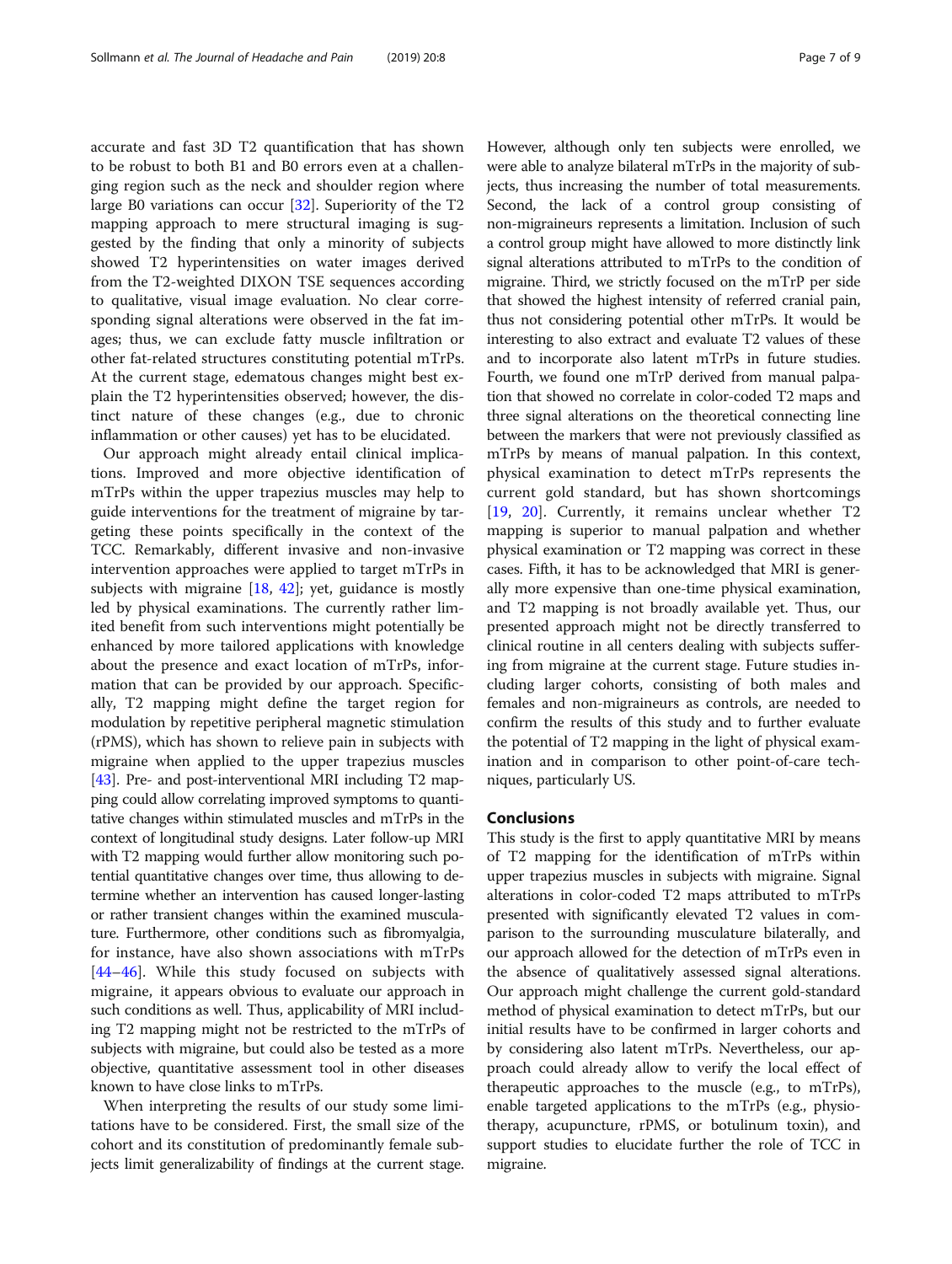### <span id="page-7-0"></span>Abbreviations

3D: Three-dimensional; EMG: Electromyography; FOV: Field of view; IT: Infrared thermography; MPR: Multi-planar reconstruction; MRI: Magnetic resonance imaging; mTrP: Myofascial trigger point; ROI: Region of interest; rPMS: Repetitive peripheral magnetic stimulation; SD: Standard deviation; TCC: Trigemino-cervical complex; TE: Echo time; TR: Repetition time; TSE: Turbo spin echo; US: Ultrasound

#### Acknowledgements

Not applicable.

# Funding

This work was supported by the European Research Council (grant agreement No 677661 – ProFatMRI [DK]) and by the German Joint Federal Committee (Innovation Committee; Momo – Modules on migraine onset [NM, FH]). DK and DW would like to acknowledge research support from Philips Healthcare.

#### Availability of data and materials

The datasets used and/or analysed during the current study are available from the corresponding author on reasonable request.

#### Authors' contributions

NS: data acquisition, data handling, data analysis including statistics, data interpretation, literature research, drafting of the manuscript, read and approved final version. NM and ML: data acquisition, data handling, data analysis, data interpretation, literature research, read and approved final version. DW: data acquisition, data handling, data analysis, data interpretation, literature research, drafting of the manuscript, read and approved final version. MB and SS: data handling, data interpretation, literature research, drafting of the manuscript, read and approved final version. KB and TR: data acquisition, data handling, literature research, read and approved final version. FTF and SK: data handling, literature research, read and approved final version. CG: data handling, data analysis, literature research, read and approved final version. CZ and ER: study supervision, data handling, read and approved final version. DK and TB: study supervision, data acquisition, data handling, literature research, drafting of the manuscript, read and approved final version. FH: data handling, data analysis, data interpretation, literature research, drafting of the manuscript, read and approved final version.

#### Ethics approval and consent to participate

The study was approved by our local ethics committee (registration numbers: 154–12 & 5679/13) and conducted in accordance with the Declaration of Helsinki. Written informed consent was obtained from all participants.

### Consent for publication

Not applicable.

#### Competing interests

The authors declare that they have no competing interests.

# Publisher's Note

Springer Nature remains neutral with regard to jurisdictional claims in published maps and institutional affiliations.

#### Author details

<sup>1</sup>Department of Diagnostic and Interventional Neuroradiology, Klinikum rechts der Isar, Technische Universität München, Ismaninger Str. 22, 81675 Munich, Germany. <sup>2</sup>TUM-Neuroimaging Center, Klinikum rechts der Isar, Technische Universität München, Munich, Germany. <sup>3</sup>Department of Pediatric Neurology and Developmental Medicine and LMU Center for Children with Medical Complexity, Dr. von Hauner Children's Hospital, LMU – University Hospital, Ludwig-Maximilians-Universität, Lindwurmstr. 4, 80337 Munich, Germany. <sup>4</sup>Department of Diagnostic and Interventional Radiology, Klinikum rechts der Isar, Technische Universität München, Ismaninger Str. 22, 81675 Munich, Germany. <sup>5</sup>Department of Neurosurgery, Klinikum rechts der Isar, Technische Universität München, Ismaninger Str. 22, 81675 Munich, Germany.

# Received: 27 November 2018 Accepted: 7 January 2019 Published online: 18 January 2019

#### References

- 1. Global Burden of Disease Study C (2015) Global, regional, and national incidence, prevalence, and years lived with disability for 301 acute and chronic diseases and injuries in 188 countries, 1990–2013: a systematic analysis for the Global Burden of Disease Study 2013. Lancet 386(9995):743–800
- 2. Stovner LJ, Andree C (2010) Prevalence of headache in Europe: a review for the Eurolight project. J Headache Pain 11(4):289–299
- 3. Edvinsson L (2001) Aspects on the pathophysiology of migraine and cluster headache. Pharmacol Toxicol 89(2):65–73
- 4. Goadsby PJ, Lipton RB, Ferrari MD (2002) Migraine--current understanding and treatment. N Engl J Med 346(4):257–270
- 5. Fernandez-de-Las-Penas C, Simons D, Cuadrado ML, Pareja J (2007) The role of myofascial trigger points in musculoskeletal pain syndromes of the head and neck. Curr Pain Headache Rep 11(5):365–372
- 6. Fernandez-de-Las-Penas C (2015) Myofascial head pain. Curr Pain Headache Rep 19(7):28
- 7. Olesen J (1991) Clinical and pathophysiological observations in migraine and tension-type headache explained by integration of vascular, supraspinal and myofascial inputs. Pain 46(2):125–132
- 8. Simons DG, Travell J, Simons LS (1999) Myofascial pain and dysfunction: the trigger point manual, vol 1, 2nd edn. Williams & Wilkins, Baltimore
- 9. Blaschek A, Decke S, Albers L, Schroeder AS, Lehmann S, Straube A, Landgraf MN, Heinen F, von Kries R (2014) Self-reported neck pain is associated with migraine but not with tension-type headache in adolescents. Cephalalgia 34(11):895–903
- 10. Blaschek A, Milde-Busch A, Straube A, Schankin C, Langhagen T, Jahn K, Schroder SA, Reiter K, von Kries R, Heinen F (2012) Self-reported muscle pain in adolescents with migraine and tension-type headache. Cephalalgia 32(3):241–249
- 11. Fernandez-de-Las-Penas C, Cuadrado ML, Pareja JA (2006) Myofascial trigger points, neck mobility and forward head posture in unilateral migraine. Cephalalgia 26(9):1061–1070
- 12. Calandre EP, Hidalgo J, Garcia-Leiva JM, Rico-Villademoros F (2006) Trigger point evaluation in migraine patients: an indication of peripheral sensitization linked to migraine predisposition? Eur J Neurol 13(3):244–249
- 13. Ferracini GN, Chaves TC, Dach F, Bevilaqua-Grossi D, Fernandez-de-Las-Penas C, Speciali JG (2016) Relationship between active trigger points and head/neck posture in patients with migraine. Am J Phys Med Rehabil / Association of Academic Physiatrists 95(11):831–839
- 14. Ferracini GN, Florencio LL, Dach F, Chaves TC, Palacios-Cena M, Fernandezde-Las-Penas C, Bevilaqua-Grossi D, Speciali JG (2017) Myofascial trigger points and migraine-related disability in women with episodic and chronic migraine. Clin J Pain 33(2):109–115
- 15. Tali D, Menahem I, Vered E, Kalichman L (2014) Upper cervical mobility, posture and myofascial trigger points in subjects with episodic migraine: case-control study. J Bodyw Mov Ther 18(4):569–575
- 16. Landgraf MN, Biebl JT, Langhagen T, Hannibal I, Eggert T, Vill K, Gerstl L, Albers L, von Kries R, Straube A et al (2018) Children with migraine: provocation of headache via pressure to myofascial trigger points in the trapezius muscle? - a prospective controlled observational study. Eur J Pain 22(2):385–392
- 17. Shah JP, Thaker N, Heimur J, Aredo JV, Sikdar S, Gerber L (2015) Myofascial trigger points then and now: a historical and scientific perspective. PM R 7(7):746–761
- 18. Do TP, Heldarskard GF, Kolding LT, Hvedstrup J, Schytz HW (2018) Myofascial trigger points in migraine and tension-type headache. J Headache Pain 19(1):84
- 19. Wolfe F, Simons DG, Fricton J, Bennett RM, Goldenberg DL, Gerwin R, Hathaway D, McCain GA, Russell IJ, Sanders HO et al (1992) The fibromyalgia and myofascial pain syndromes: a preliminary study of tender points and trigger points in persons with fibromyalgia, myofascial pain syndrome and no disease. J Rheumatol 19(6):944–951
- 20. Lucas N, Macaskill P, Irwig L, Moran R, Bogduk N (2009) Reliability of physical examination for diagnosis of myofascial trigger points: a systematic review of the literature. Clin J Pain 25(1):80–89
- 21. Landgraf MN, Ertl-Wagner B, Koerte IK, Thienel J, Langhagen T, Straube A, von Kries R, Reilich P, Pomschar A, Heinen F (2015) Alterations in the trapezius muscle in young patients with migraine--a pilot case series with MRI. Eur J Paediatr Neurol 19(3):372–376